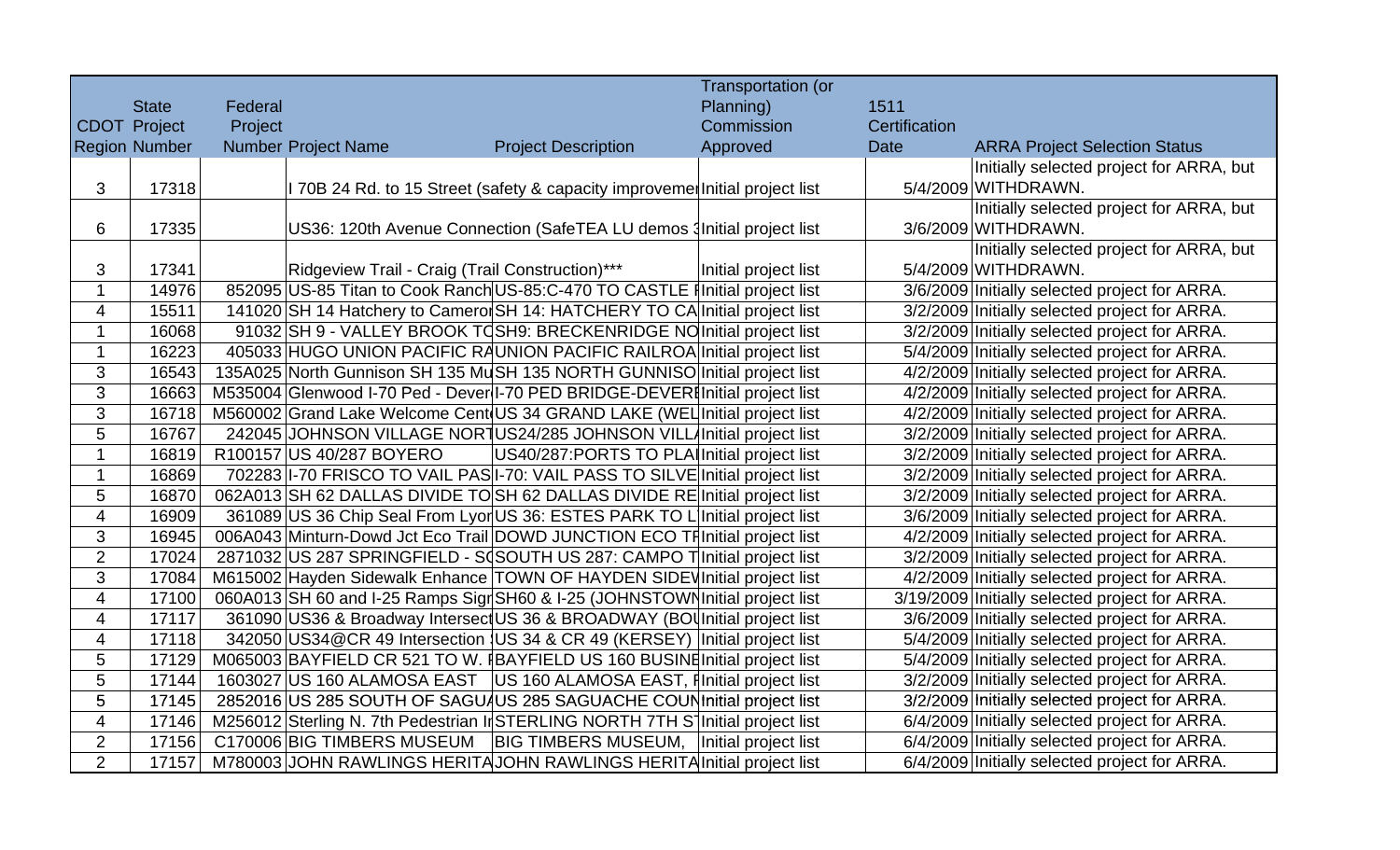| $\overline{2}$  | C290007 BENT COUNTY COURTHOBENT COUNTY COURTHONITIAL project list<br>17162                | 6/4/2009 Initially selected project for ARRA.  |
|-----------------|-------------------------------------------------------------------------------------------|------------------------------------------------|
| $\overline{4}$  | 253206 1-25 Rubbilization N. of SH 1-25 FROM CROSSROADS Initial project list<br>17167     | 3/19/2009 Initially selected project for ARRA. |
| $\overline{4}$  | 762045 I-76: Sedgwick To NE St. Lil-76: SEDGWICK TO NEBF Initial project list<br>17169    | 3/2/2009 Initially selected project for ARRA.  |
| 3               | 131055 SH 13 County Road 60 Nor SH 13 AT RIO BLANCO HI Initial project list<br>17174      | 3/2/2009 Initially selected project for ARRA.  |
| 5               | 1602122 US 160 SHAW CREEK TO US 160 SHAW CREEK TO Initial project list<br>17183           | 3/2/2009 Initially selected project for ARRA.  |
| 3               | 092A022 SH 92 Buckwheat Way<br>SH 92 AUSTIN TO HOTCH Initial project list<br>17187        | 3/2/2009 Initially selected project for ARRA.  |
| $\overline{4}$  | 17190<br>257A007 SH 257 & Garden Dr. Signa SH 257 & GARDEN DR. (Winitial project list     | 3/19/2009 Initially selected project for ARRA. |
| 6               | 17191<br>R600340 R6:RAMP METERING INS 1-25, US 36 AND C-470 RA Initial project list       | 3/6/2009 Initially selected project for ARRA.  |
| 6               | 17192<br>704217 I-70: MEDIAN CABLE RAIL I-70 PENA BLVD TO TOWE Initial project list       | 3/6/2009 Initially selected project for ARRA.  |
| 6               | R600343 SIGNAL INSTALLATION & US6/ SH93/ SH58/ SH128 / Initial project list<br>17214      | 3/6/2009 Initially selected project for ARRA.  |
| $\overline{2}$  | M086056 NORTHERN AVE TRAIL EIPUEBLO NORTHERN AVEInitial project list<br>17220             | 5/4/2009 Initially selected project for ARRA.  |
| 3               | 701197   I-70 Palisade Exit #42 Improl-70 PALISADE INTERCHA Initial project list<br>17243 | 4/2/2009 Initially selected project for ARRA.  |
| $\overline{4}$  | 17244<br>253207 1-25 at Crossroads Stimulus 1-25 AT CROSSROADS IN Initial project list    | 3/19/2009 Initially selected project for ARRA. |
| 4               | 052A031 SH 52: Boulder Creek Bridg SH 52: AT BOULDER CR (Initial project list<br>17245    | 3/6/2009 Initially selected project for ARRA.  |
| 6               | 703350 I-70: KIPLING TO WADSW I-70: KIPLING TO WADSW Initial project list<br>17246        | 3/6/2009 Initially selected project for ARRA.  |
| $6\phantom{1}6$ | 761201 I-76 OVER UPRR/SH-224 [I-76/UPRR, I-76 SH 224, Billnitial project list<br>17248    | 3/6/2009 Initially selected project for ARRA.  |
| 6               | 17249<br>761200 I-76 AND 96TH AVE ROUNI-76 & 96TH AVE INT., ROU Initial project list      | 3/6/2009 Initially selected project for ARRA.  |
| $6\phantom{1}$  | R600346 COLFAX: KIPLING TO SHE SH 40 (COLFAX): KIPLING Initial project list<br>17250      | 3/6/2009 Initially selected project for ARRA.  |
| 6               | 17251<br>177A006 SH 177: C470 TO ARAPAH UNIVERSITY: C470 TO AR Initial project list       | 3/6/2009 Initially selected project for ARRA.  |
| 6               | 088A026 SH88: FEDERAL TO SANT BELLEVIEW: FEDERAL TO Initial project list<br>17252         | 3/6/2009 Initially selected project for ARRA.  |
| 3               | 340A015 SH 340 Fruita Signalization SH340 FRUITA TO WEST Initial project list<br>17253    | 5/4/2009 Initially selected project for ARRA.  |
| 6               | 252402 -25:US6 TO 23RD AVE OVI-25 US6 TO 23RD AVE RElnitial project list<br>17255         | 3/6/2009 Initially selected project for ARRA.  |
| 6               | 17256<br>4701118 C-470: SANTA FE TO I-25+ C-470: SANTA FE TO I-25   Initial project list  | 3/6/2009 Initially selected project for ARRA.  |
| $6\phantom{1}6$ | 4701118 C-470: SANTA FE TO I-25+ C-470: SANTA FE TO I-25 Initial project list<br>17256    | 3/6/2009 Initially selected project for ARRA.  |
| $\overline{2}$  | 251335   25 - COMMERCIAL TO M I-25 THROUGH TRINIDAD Initial project list<br>17261         | 3/2/2009 Initially selected project for ARRA.  |
| $6\phantom{1}$  | 2254078 US 40(COLFAX): I-225 INT I-225 / COLFAX (US40) INTI nitial project list<br>17262  | 3/6/2009 Initially selected project for ARRA.  |
| $\overline{2}$  | M240121 WOODMEN ROAD, PHASE WOODMEN RD: I-25 TO P(Initial project list)<br>17270          | 3/19/2009 Initially selected project for ARRA. |
| $\overline{2}$  | 17271<br>243076 1-18-G BRIDGE REPLACENUS 24 EAST BRIDGE (I-18 Initial project list        | 3/19/2009 Initially selected project for ARRA. |
| $\overline{4}$  | C060049 Poudre Trail SH 392 Winds ON SH 392, WEST OF THE Initial project list<br>17281    | 5/4/2009 Initially selected project for ARRA.  |
| 5               | 1602123 CR 222/223 INTERSECTIC US 160 FLORIDA RIVER, Minitial project list<br>17282       | 3/2/2009 Initially selected project for ARRA.  |
| $6\phantom{1}6$ | M356024 US 36 TRAIL: BRADBURN US36 TRAIL: BRADBURN Initial project list<br>17283          | 3/6/2009 Initially selected project for ARRA.  |
| 6               | M040017 W 86TH PARKWAY: BIKE W. 86TH PARKWAY BIKE Initial project list<br>17284           | 3/6/2009 Initially selected project for ARRA.  |
| 6               | C100028 DRY CREEK BIKE/PED BRINVERNESS DRIVE WEST Initial project list<br>17285           | 3/6/2009 Initially selected project for ARRA.  |
| 3               | 702297 I-70 Edwards Interchange UI-70 DIA TO EAGLE COUN Initial project list<br>17303     | 3/2/2009 Initially selected project for ARRA.  |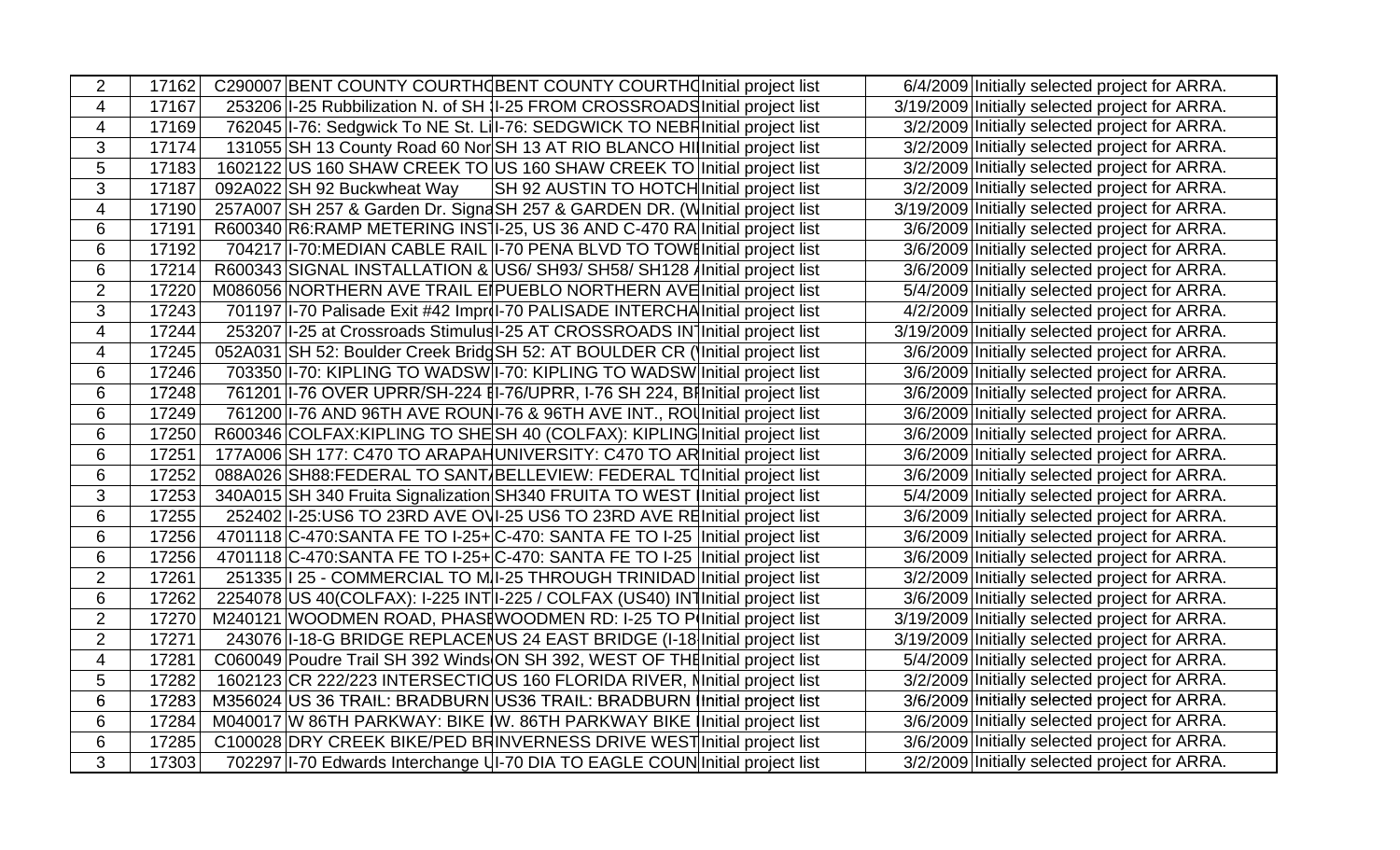| 3                        | 17304 | 821087 I-70 Exit 116 Improvements I-70, SH82, US6 EXIT 116 Initial project list  | 3/2/2009 Initially selected project for ARRA. |
|--------------------------|-------|----------------------------------------------------------------------------------|-----------------------------------------------|
| $\overline{4}$           | 17307 | M110066 Spruce-Folsom Bike/Ped In BIKE/PED INTERSECTION Initial project list     | 4/2/2009 Initially selected project for ARRA. |
| 6                        | 17308 | 2254079 US 40(COLFAX):I-225 INTI US 40(COLFAX) / I-225, SE Initial project list  | 3/6/2009 Initially selected project for ARRA. |
| $\overline{\mathcal{A}}$ | 17311 | #2 FORT MORGAN RAINB Initial project list<br>M470009 Rainbow Bridge Kiosk        | 6/4/2009 Initially selected project for ARRA. |
| $\overline{\mathcal{A}}$ | 17319 | M415011 Evans US 85 Service Rd St US 85: SERVICE ROAD BI Initial project list    | 5/4/2009 Initially selected project for ARRA. |
| $\overline{\mathbf{4}}$  | 17322 | M830046 Traffic Ops Center Loveland LOVELAND TRAFFIC OPE Initial project list    | 5/4/2009 Initially selected project for ARRA. |
| $\overline{4}$           | 17323 | M830047 US 34/Wilson Intersection SUS 34:WILSON INTERSEC Initial project list    | 5/4/2009 Initially selected project for ARRA. |
| 4                        | 17325 | C030035 WCR 74 - WCR 13 to SH 2 WCR 74: WCR 13 TO SH 2 Initial project list      | 5/4/2009 Initially selected project for ARRA. |
| $\overline{4}$           | 17326 | C060050 LCR 17 Resurfacing - Vario LCR 1: FROM LCR 48 TO I Initial project list  | 5/4/2009 Initially selected project for ARRA. |
| $\overline{\mathcal{A}}$ | 17327 | 37TH STREET IN EVANS FInitial project list<br>M415012 37th Street in Evans       | 5/4/2009 Initially selected project for ARRA. |
| $\overline{\mathcal{A}}$ | 17328 | M405013 Estes Park - Fall River Trail ESTES PARK FALL RIVER Initial project list | 6/4/2009 Initially selected project for ARRA. |
| $\overline{4}$           | 17329 | M190003 Severance - 4th Ave. Resur SEVERANCE 4TH AVE (W Initial project list     | 5/4/2009 Initially selected project for ARRA. |
| 6                        | 17330 | C120018 PECOS: GRADE SEPARAT PECOS STREET:, GRADE Initial project list           | 3/6/2009 Initially selected project for ARRA. |
| 6                        | 17331 | M320064 DENVER BIKEWAY MOBIL DENVER: MULTIPLE LOC Initial project list           | 3/6/2009 Initially selected project for ARRA. |
| $\overline{\mathbf{4}}$  | 17333 | M465007 Ped Bridge @ S. Platte R S#2 FORT LUPTON PED BRI nitial project list     | 6/4/2009 Initially selected project for ARRA. |
| 6                        | 17334 | C010103 I-70/Central Park Boulevard I-70, BETWEEN EXISTING Initial project list  | 3/6/2009 Initially selected project for ARRA. |
| 3                        | 17338 | 63031 Fruita - US 6 Trail Enhance US 6 TRAIL ENHANCEME Initial project list      | 5/4/2009 Initially selected project for ARRA. |
| $\mathbf{1}$             | 17344 | 703353 I-70 WEST TRUCK PARKINI-70 WEST TRUCK PARKIN Initial project list         | 3/2/2009 Initially selected project for ARRA. |
| $\overline{2}$           | 17349 | C020033 EASTERN GATEWAY LAN PUEBLO GATEWAY PROJ Initial project list             | 5/4/2009 Initially selected project for ARRA. |
|                          |       |                                                                                  | Initially selected project for ARRA; using    |
|                          |       |                                                                                  | some savings from other ARRA                  |
| 5                        | 16714 | 5502064 US550 WILDLIFE COLLISI US 550 VEHICLE WILDLIF Initial project list       | $4/2/2009$ projects.                          |
|                          |       |                                                                                  | Initially selected project for ARRA; using    |
|                          |       |                                                                                  | some savings from other ARRA                  |
| $\mathbf 1$              | 17265 | 2854117 US 285: Schaffers Crossing US 285: FOXTON RD TO FInitial project list    | 3/6/2009 projects.                            |
|                          |       |                                                                                  | Initially selected project for ARRA; using    |
|                          |       |                                                                                  | some savings from other ARRA                  |
| 5                        | 17269 | 160A010 US 160 4TH Lane Ramp B US 160 EAST OF DURAN (Initial project list        | 4/2/2009 projects.                            |
|                          |       |                                                                                  | Initially selected project for ARRA; using    |
|                          |       |                                                                                  | some savings from other ARRA                  |
| $\overline{4}$           | 17288 | M400004 Erie Parkway Bikelanes<br>LEON A WURL BIKE LANE Initial project list     | 3/19/2009 projects.                           |
|                          |       |                                                                                  | Initially selected project for ARRA; using    |
|                          |       |                                                                                  | some savings from other ARRA                  |
| 5                        | 17291 | 050A009 SALIDA US 50 WALKS (STCHAFFEE COUNTY, SALII Initial project list         | $4/2/2009$ projects.                          |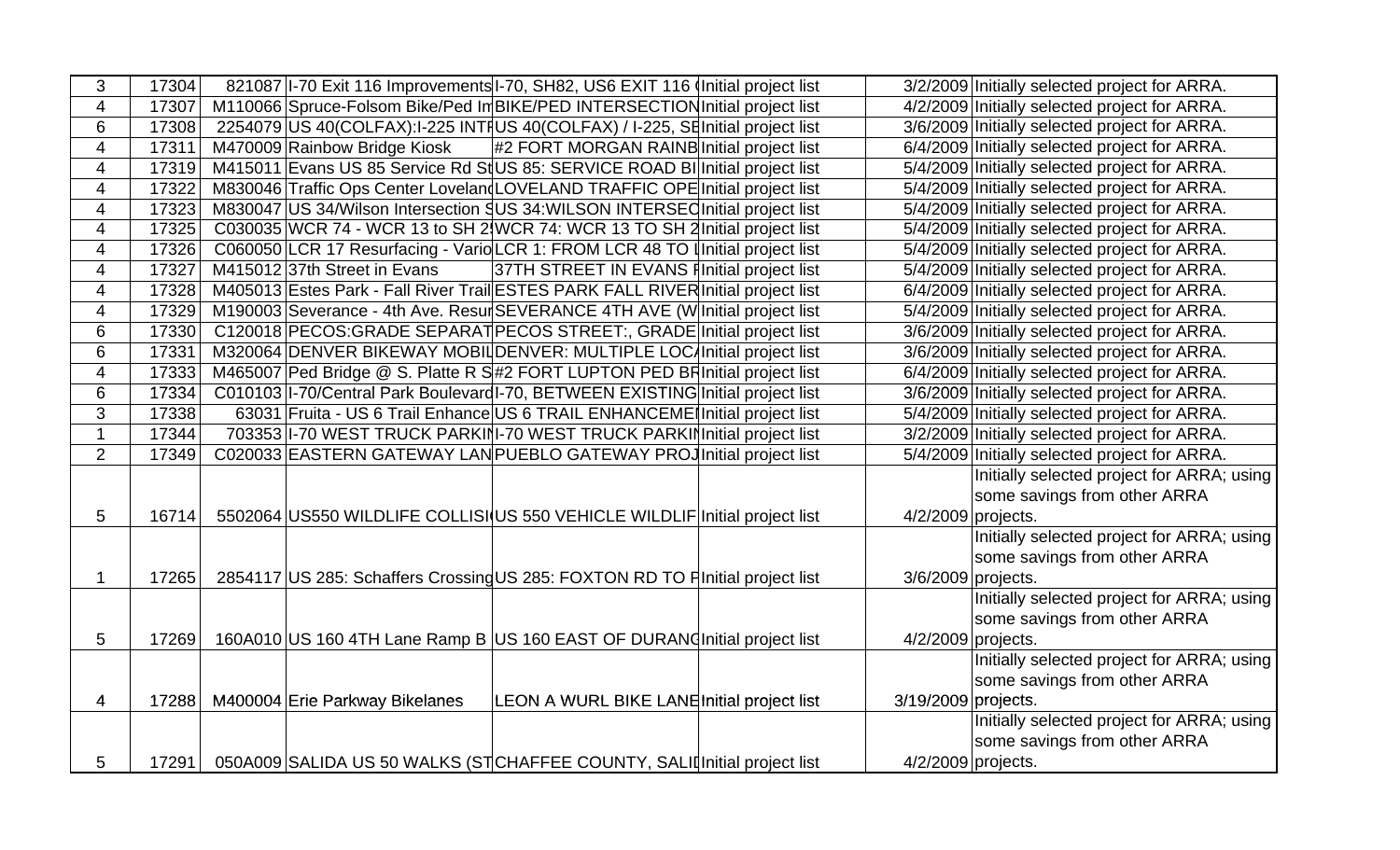|             |       |  |                                                                               |                      | Initially selected project for ARRA; using      |
|-------------|-------|--|-------------------------------------------------------------------------------|----------------------|-------------------------------------------------|
|             |       |  |                                                                               |                      | some savings from other ARRA                    |
| 5           | 17292 |  | C200006 LA PLATA CR 501 PATH (\$LA PLATA COUNTY, BAYF Initial project list    | 4/2/2009 projects.   |                                                 |
|             |       |  |                                                                               |                      | Initially selected project for ARRA; using      |
|             |       |  |                                                                               |                      | some savings from other ARRA                    |
| 4           | 17305 |  | M110065 Boulder ADA Improvements BOULDER ADA PEDESTR Initial project list     | 4/2/2009 projects.   |                                                 |
|             |       |  |                                                                               |                      | Initially selected project for ARRA; using      |
|             |       |  |                                                                               |                      | some savings from other ARRA                    |
| 4           | 17320 |  | M835002 US 36: Lyons Streetscapes US 6: 3RD AVE. STREETS Initial project list | 3/19/2009 projects.  |                                                 |
|             |       |  |                                                                               |                      | Initially selected project for ARRA; using      |
|             |       |  |                                                                               |                      | some savings from other ARRA                    |
| 4           | 17321 |  | M070002 Main St. Berthoud Stimulus BERTHOUD MAINSTREET Initial project list   | 5/4/2009 projects.   |                                                 |
|             |       |  |                                                                               |                      | Initially selected project for ARRA; using      |
|             |       |  |                                                                               |                      | some savings from other ARRA                    |
| 4           | 17324 |  | M935001 SH 119 Nederland - Stimuld SH 119 ELDORA TO 2ND Initial project list  | 3/19/2009 projects.  |                                                 |
|             |       |  |                                                                               |                      | Initially selected project for ARRA; using      |
|             |       |  |                                                                               |                      | some savings from other ARRA                    |
| $\mathbf 1$ | 17456 |  | C510023 CCC BAKERVILLE - LOVE 170 W CORRIDOR, BAKER Initial project list      | $6/4/2009$ projects. |                                                 |
|             |       |  |                                                                               |                      | Initially selected for ARRA, but                |
|             |       |  |                                                                               |                      | approved later after determination that         |
|             |       |  |                                                                               |                      | this project was needed to obligate             |
| 4           | 17033 |  | 61080 SH 6-Washington & Logan US 6, WASHINGTON/MOR September 17, 2009         |                      | 10/7/2009 CDOT's full allocation of ARRA funds. |
|             |       |  |                                                                               |                      | Initially selected for ARRA, but                |
|             |       |  |                                                                               |                      | approved later after determination that         |
|             |       |  |                                                                               |                      | this project was needed to obligate             |
| 6           | 17170 |  | C010101 ALAMEDA BRIDGE OVER I-25/ALAMEDA BRIDGE O<br>September 17, 2009       |                      | 3/6/2009 CDOT's full allocation of ARRA funds.  |
|             |       |  |                                                                               |                      | Initially selected for ARRA, but                |
|             |       |  |                                                                               |                      | approved later after determination that         |
|             |       |  |                                                                               |                      | this project was needed to obligate             |
| 5           | 17357 |  | 1602125 US 160 Shaw Creek to Del US 160 SHAW CREEK TO<br>September 17, 2009   |                      | 3/2/2009 CDOT's full allocation of ARRA funds.  |
|             |       |  |                                                                               |                      | Initially selected for ARRA, but                |
|             |       |  |                                                                               |                      | approved later after determination that         |
|             |       |  |                                                                               |                      | this project was needed to obligate             |
| 4           | 17208 |  | 343030 SH 34 Brush to Akron Chip SH 34: BRUSH TO AKRON September 17, 2009     |                      | 10/7/2009 CDOT's full allocation of ARRA funds. |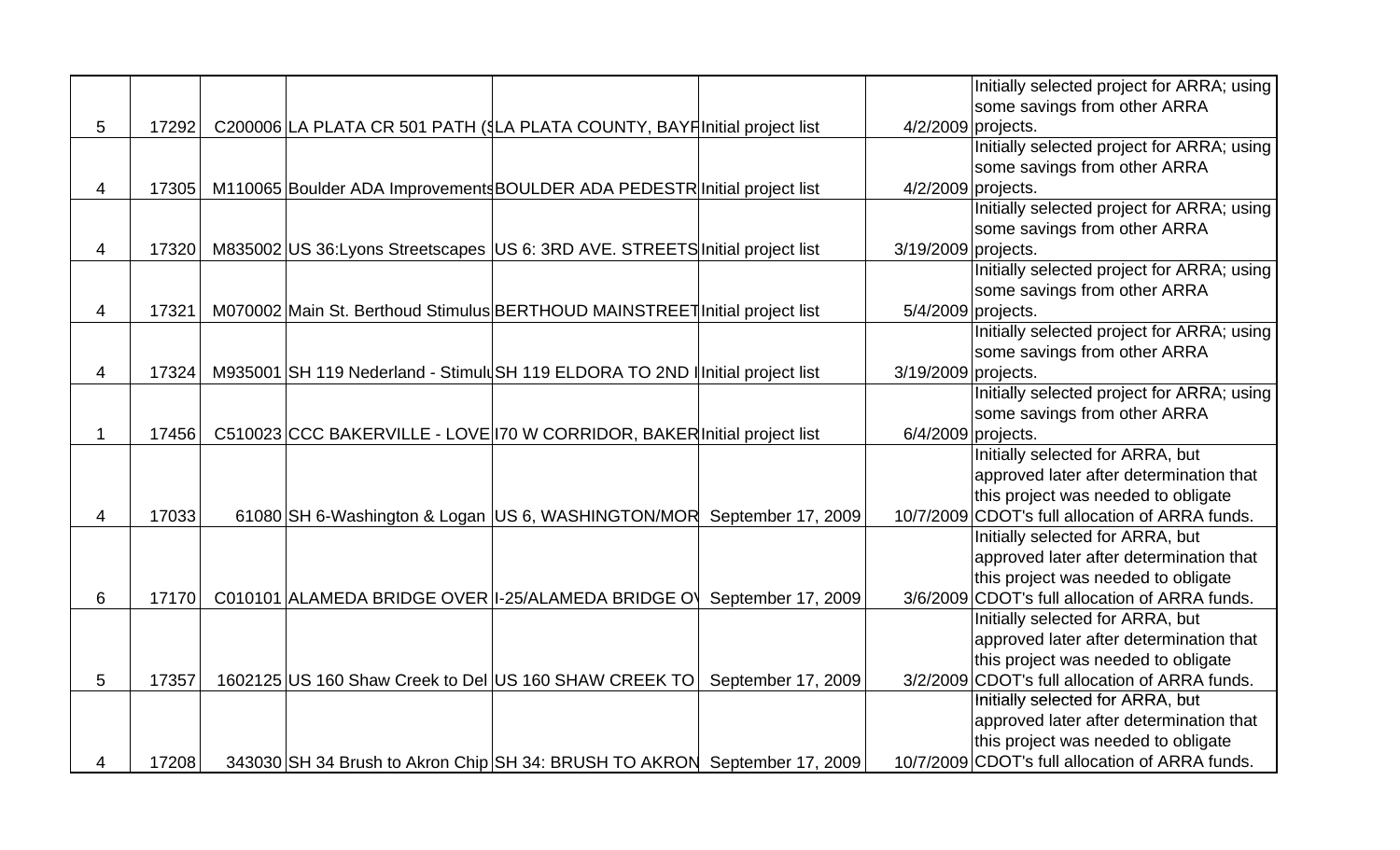|                |       |                                                    |                                                                      | Initially selected for ARRA, but                 |
|----------------|-------|----------------------------------------------------|----------------------------------------------------------------------|--------------------------------------------------|
|                |       |                                                    |                                                                      | approved later after determination that          |
|                |       |                                                    |                                                                      | this project was needed to obligate              |
| 6              | 17615 | 002A003 SH 2: 62ND AVE TO QUEESH2: VASQUEZ TO QUEB | September 17, 2009                                                   | 10/7/2009 CDOT's full allocation of ARRA funds.  |
|                |       |                                                    |                                                                      | Initially selected for ARRA, but                 |
|                |       |                                                    |                                                                      | approved later after determination that          |
|                |       |                                                    |                                                                      | this project was needed to obligate              |
| $\mathbf{1}$   | 17616 | 243079 US 24 WEST OF LIMON                         | US 24: WEST OF LIMON, F September 17, 2009                           | 10/7/2009 CDOT's full allocation of ARRA funds.  |
|                |       |                                                    |                                                                      | Initially selected for ARRA, but                 |
|                |       |                                                    |                                                                      | approved later after determination that          |
|                |       |                                                    |                                                                      | this project was needed to obligate              |
| 3              | 17617 | 141021 SH 14 Muddy Pass East                       | SH 14 MUDDY PASS EAS <sup>T</sup> September 17, 2009                 | 10/7/2009 CDOT's full allocation of ARRA funds.  |
|                |       |                                                    |                                                                      | Initially selected for ARRA, but                 |
|                |       |                                                    |                                                                      | approved later after determination that          |
|                |       |                                                    |                                                                      | this project was needed to obligate              |
| 2              | 17651 |                                                    | M086058 VETERANS MEMORIAL BIVETERAN'S BRIDGE, REC September 17, 2009 | 11/19/2009 CDOT's full allocation of ARRA funds. |
|                |       |                                                    |                                                                      | Initially selected for ARRA, but                 |
|                |       |                                                    |                                                                      | approved later after determination that          |
|                |       |                                                    |                                                                      | this project was needed to obligate              |
| $\overline{2}$ | 17665 | 504060 US50B CHICO CREEK EA US 50B: EAST OF JCT 96 | September 17, 2009                                                   | 11/19/2009 CDOT's full allocation of ARRA funds. |
|                |       |                                                    |                                                                      | Newly Added Project to use ARRA                  |
| 6              | 17679 | 852103 US85/C-470: INTERCHANG SANTAFE/C470 INTERCH | December 19, 2009                                                    | 1/11/2010 savings to reach full obligation.      |
|                |       |                                                    |                                                                      | Newly Added Project to use ARRA                  |
| 4              | 17565 |                                                    | M400005 Erie East County Line Rd. EERIE EAST CTY LINE RD   TMA Added | 10/7/2009 savings to reach full obligation.      |
|                |       |                                                    |                                                                      | Newly Added Project to use ARRA                  |
| 6              | 17596 |                                                    | M760030 C-470: INDIANA/US-6 BIKEC-470: INDIANA ST/US 6 ETMA Added    | 10/7/2009 savings to reach full obligation.      |
|                |       |                                                    |                                                                      | Newly Added Project to use ARRA                  |
| $\mathbf 1$    | 17620 |                                                    | 2854120 FAIRPLAY PEDESTRIAN EPLATTE RIVER PED BRID TMA Added         | 10/7/2009 savings to reach full obligation.      |
|                |       |                                                    |                                                                      | Newly Added Project to use ARRA                  |
| 4              | 17676 |                                                    | M570040 Greeley #3 Ditch (Stimulus) GREELEY NO. 3 DITCH BI TMA Added | 5/25/2010 savings to reach full obligation.      |
|                |       |                                                    |                                                                      | Newly Added Project to use ARRA                  |
| 6              | 17699 |                                                    | M945001 HURON STREET:104TH T HURON ST, 104TH TO 112 TMA Added        | 1/11/2010 savings to reach full obligation.      |
|                |       |                                                    |                                                                      | Newly Added Project to use ARRA                  |
| 6              | 17707 |                                                    | M040019 74TH AVE BIKE LANES: KI 74TH AVE FROM KIPLING TMA Added      | 1/11/2010 savings to reach full obligation.      |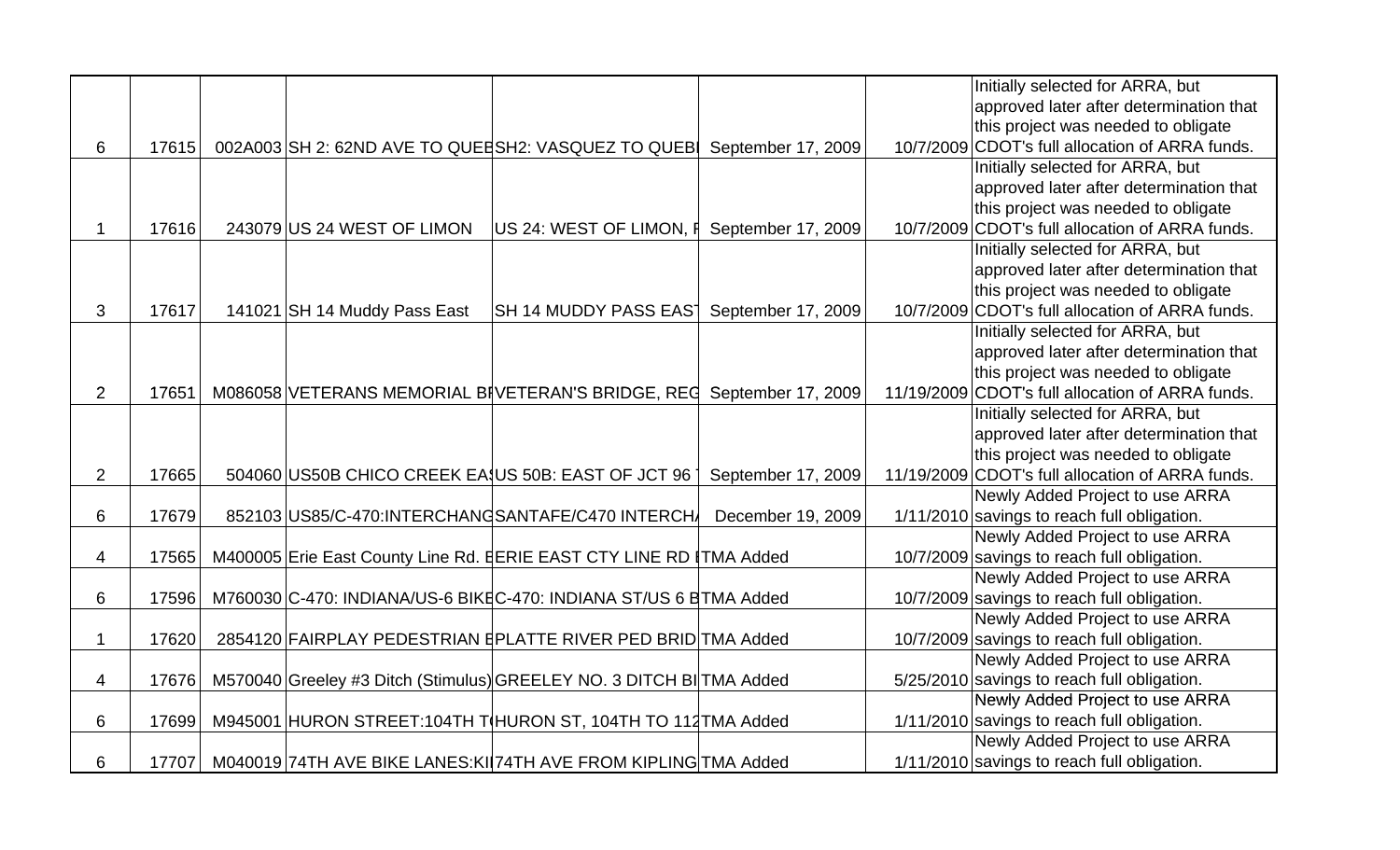|                |            |                                                                   |                                                         |                     | Newly Added Project to use ARRA             |
|----------------|------------|-------------------------------------------------------------------|---------------------------------------------------------|---------------------|---------------------------------------------|
| $\overline{4}$ | 17934      | M110073 SH157 Trail: Goose Creek - ALONG SH157: GOOSE C TMA Added |                                                         |                     | 5/25/2010 savings to reach full obligation. |
|                |            |                                                                   |                                                         |                     | Newly Added Project to use ARRA             |
| 4              | 17113      | 853072 SH 85 Wyoming South-StruSH85 N OF ROCKPORT-S               |                                                         | May 20, 2010        | 5/25/2010 savings to reach full obligation. |
|                |            |                                                                   |                                                         |                     | Newly Added Project to use ARRA             |
| $\overline{2}$ | 17826      | 1151025 SH 115 FLORENCE NORT SH 115 M.P. 8.9 TO M.P. 3            |                                                         | May 20, 2010        | 5/25/2010 savings to reach full obligation. |
|                |            |                                                                   |                                                         |                     | Newly Added Project to use ARRA             |
| 6              | 17858      | 006A047 US6: WADSWORTH I/C & US6/WW INTERCHANGE,                  |                                                         | May 20, 2010        | 7/16/2010 savings to reach full obligation. |
|                |            |                                                                   |                                                         |                     | Newly Added Project to use ARRA             |
| 3              | 17739      | 5502069 SH 550 Colona to Chipeta                                  |                                                         | May 20, 2010        | 7/1/2010 savings to reach full obligation.  |
|                |            |                                                                   |                                                         |                     | Newly Added Project to use ARRA             |
| $\mathfrak{S}$ | 17493      | C570017 Pitkin Coke Ovens                                         |                                                         | May 20, 2010        | 7/16/2010 savings to reach full obligation. |
|                |            |                                                                   |                                                         |                     | Newly Added Project to use ARRA             |
| 6              | 17791      | 853079 US 85 Fiberoptic                                           |                                                         | May 20, 2010        | 7/16/2010 savings to reach full obligation. |
|                |            |                                                                   |                                                         |                     | Newly Added Project to use ARRA             |
| $\mathbf{1}$   | <b>TBD</b> | TBD 170 Concrete Slab replacement Agate to KS State Line          |                                                         | June 17, 2010 TBD   | savings to reach full obligation.           |
|                |            |                                                                   |                                                         |                     | Program specifically applied for and        |
|                |            |                                                                   |                                                         |                     | grant received for conducting               |
|                | 17531      | <b>OJT</b>                                                        |                                                         | September 17, 2010  | 10/7/2009 transportation training           |
|                |            |                                                                   |                                                         |                     | Program specifically applied for and        |
|                |            |                                                                   |                                                         |                     | grant received for conducting               |
|                | 17877      | <b>Wounded Warrior</b>                                            |                                                         | May 20, 2010        | 5/25/2010 transportation training           |
|                |            |                                                                   |                                                         |                     | Program specifically applied for and        |
|                |            |                                                                   |                                                         |                     | grant received for conducting               |
|                | 17878      | <b>OJT</b>                                                        |                                                         | May 20, 2010        | 5/25/2010 transportation training           |
|                |            |                                                                   |                                                         |                     | Added as a potential ARRA project to        |
|                |            |                                                                   |                                                         |                     | use savings, but not needed because         |
|                |            |                                                                   |                                                         |                     | other projects were better ARRA             |
|                |            |                                                                   |                                                         |                     | candidates (due to scheduling or            |
|                |            |                                                                   |                                                         |                     | meeitng Economically distressed area        |
|                |            |                                                                   |                                                         |                     | requirements and this project could         |
|                |            |                                                                   |                                                         |                     | maintain Maintenance of Effort              |
|                |            |                                                                   |                                                         |                     | requirements). Now funded with other        |
|                |            |                                                                   | US 287: Broomfield to Lafayette -- in Broomfield County | December 1, 2009 No | funds.                                      |